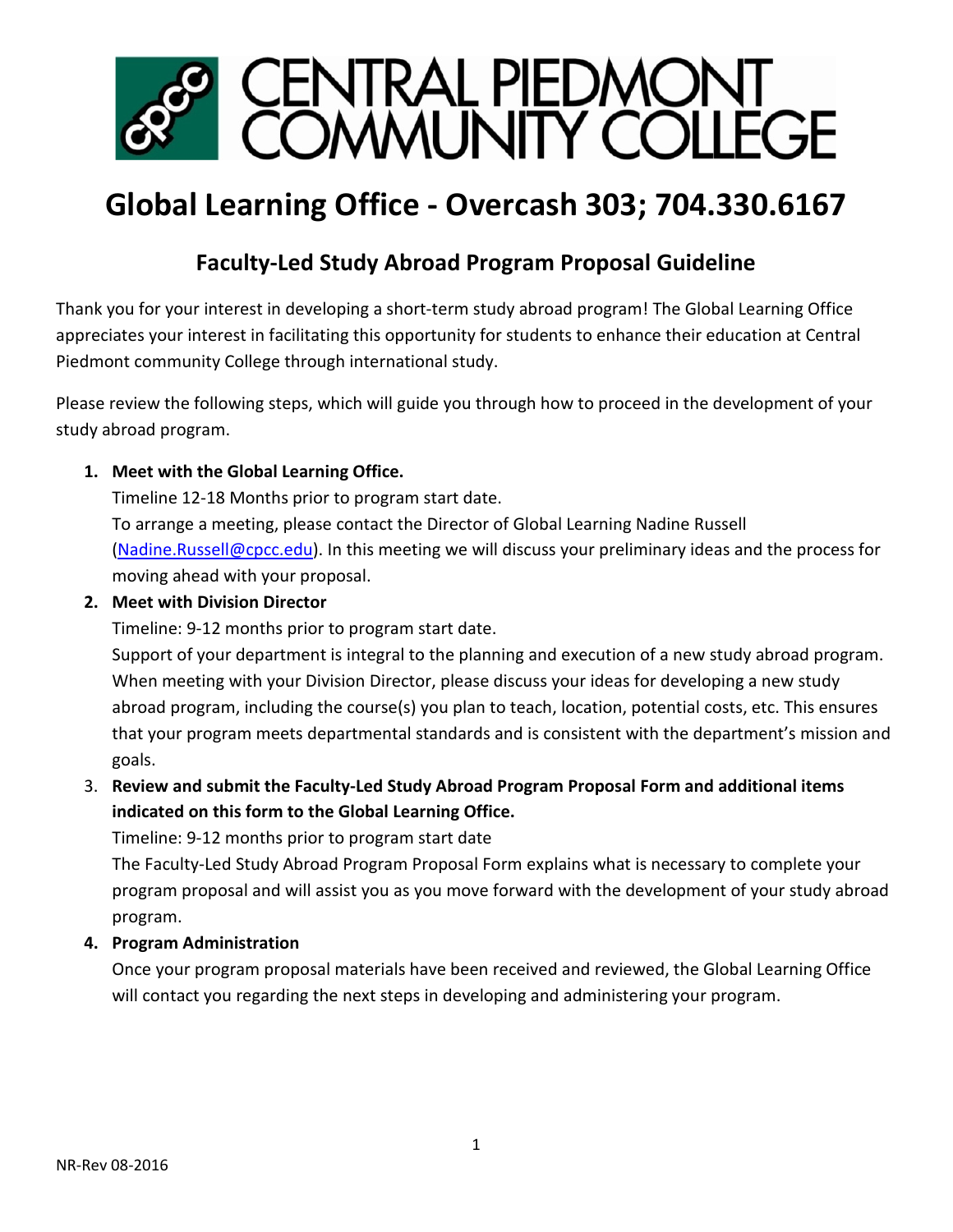#### **Central Piedmont Community College**

#### **Global Learning Office: Faculty-Led Study Abroad Program Proposal Form**

Please complete this form and attach the following items to complete your study abroad program proposal. Further information regarding these items is located on the following pages.

- o Program narrative
- o Course information
- o Program itinerary
- o Preliminary costs and table of payments
- o Letter of departmental support

Deadlines for completed program proposals:

- $\circ$  March 1<sup>st</sup> for spring break programs
- $\circ$  April 30<sup>th</sup> for summer programs
- I. **Faculty and Program Information**

Faculty member name and department: \_\_\_\_\_\_\_\_\_\_\_\_\_\_\_\_\_\_\_\_\_\_\_\_\_\_\_\_\_\_\_\_\_\_\_\_\_\_\_\_\_\_\_\_\_

Program Title: \_\_\_\_\_\_\_\_\_\_\_\_\_\_\_\_\_\_\_\_\_\_\_\_\_\_\_\_\_\_\_\_\_\_\_\_\_\_\_\_\_\_\_\_\_\_\_\_\_\_\_\_\_\_\_\_\_\_\_\_\_\_\_\_\_\_

Proposed Term, Please circle: Spring Break Summer Other

Date program will depart United States (this is the official program start date):

\_\_\_\_\_\_\_\_\_\_\_\_\_\_\_\_\_\_\_\_\_\_\_\_\_\_\_\_\_\_\_\_\_\_\_\_\_\_\_\_\_\_\_\_\_\_\_\_\_\_\_\_\_\_\_\_\_\_\_\_\_\_\_\_\_\_

Date Program ends: **with a set of the set of the set of the set of the set of the set of the set of the set of the set of the set of the set of the set of the set of the set of the set of the set of the set of the set of t** 

Program destination(s): Please include a list of all cities and countries to be visited by the program:

\_\_\_\_\_\_\_\_\_\_\_\_\_\_\_\_\_\_\_\_\_\_\_\_\_\_\_\_\_\_\_\_\_\_\_\_\_\_\_\_\_\_\_\_\_\_\_\_\_\_\_\_\_\_\_\_\_\_\_\_\_\_\_\_\_\_\_\_\_\_\_\_\_\_\_\_\_\_\_\_\_\_\_\_\_\_\_\_\_\_

#### **II. Academic Offerings**

Host Institution/ University (if applicable): \_\_\_\_\_\_\_\_\_\_\_\_\_\_\_\_\_\_\_\_\_\_\_\_\_\_\_\_\_\_\_\_\_\_

| <b>Course Sponsor (CPCC</b> | Course Prefix and | Course Title | <b>Credit Hours</b> |
|-----------------------------|-------------------|--------------|---------------------|
| Faculty)                    | Number            |              |                     |
|                             |                   |              |                     |
|                             |                   |              |                     |
|                             |                   |              |                     |

Total number of CPCC credits to be awarded: \_\_\_\_\_\_\_\_ Projected enrollment \_\_\_\_\_\_\_\_\_\_\_\_\_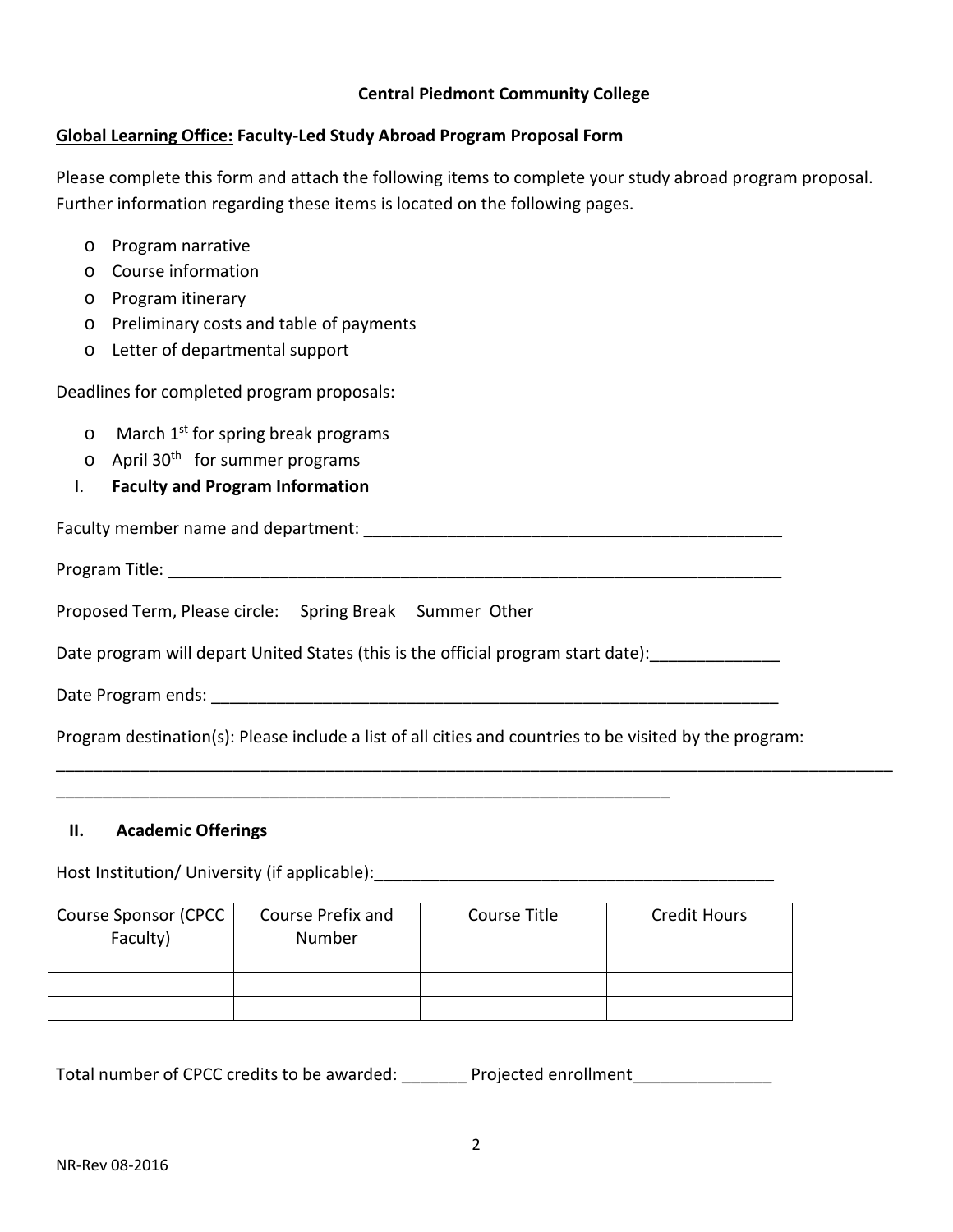#### III. **Supplemental Materials**

#### **a. Program Narrative**

Please use this as an opportunity to describe the nature and purpose of the proposed program, which will be used for the study abroad website. What are the program's academic goals and objectives? If you are planning to incorporate a service-learning component into the program, please describe that in this section as well.

#### **b. Course Information**

Please provide a detailed description of the course(s) that you will offer on the program, including the following:

• Course title, number, and the number of credit hours awarded for each course

\_\_\_\_\_\_\_\_\_\_\_\_\_\_\_\_\_\_\_\_\_\_\_\_\_\_\_\_\_\_\_\_\_\_\_\_\_\_\_\_\_\_\_\_\_\_\_\_\_\_\_\_\_\_\_\_\_\_\_\_\_\_\_\_\_\_\_\_\_\_\_\_\_\_\_\_\_\_

- Outline of course goals and objectives
- Course prerequisites and/ or requirements

If you already established a syllabus for the course(s), you may attach it as well.

#### IV. **Program Itinerary**

Please provide a detailed itinerary for the program

#### **V. Preliminary Program Costs and Table of Payments**

After you have determined an itinerary, you will be able to identify logistical arrangements that are necessary to determine preliminary costs. The Global Learning Office will work with you to finalize the program budget after the costs for logistical arrangements such as those listed below are determined. Please submit an **itemized estimate of costs** for each of the below categories and other additional items as necessary.

This will assist the Global Learning Office in creating the final program budget and determining the final cost per student. Additionally, please provide a **table of payments** that details when service providers (host, institution, hotels, etc.) require payments and in what amounts. If these arrangements are being arranged by a third-party provider, please indicate that as appropriate.

A. Academic costs

What are the costs associated with course delivery? These may include:

- Management fees to host institution
- Fees or honoraria for local instructors
- Classroom rental
- B. Local housing arrangements

Will students be housed in residence halls, hotels, or home stays? Include the cost of accommodation's for the entirety of the program (including accommodation's for overnight or weekend excursions).

C. Meals